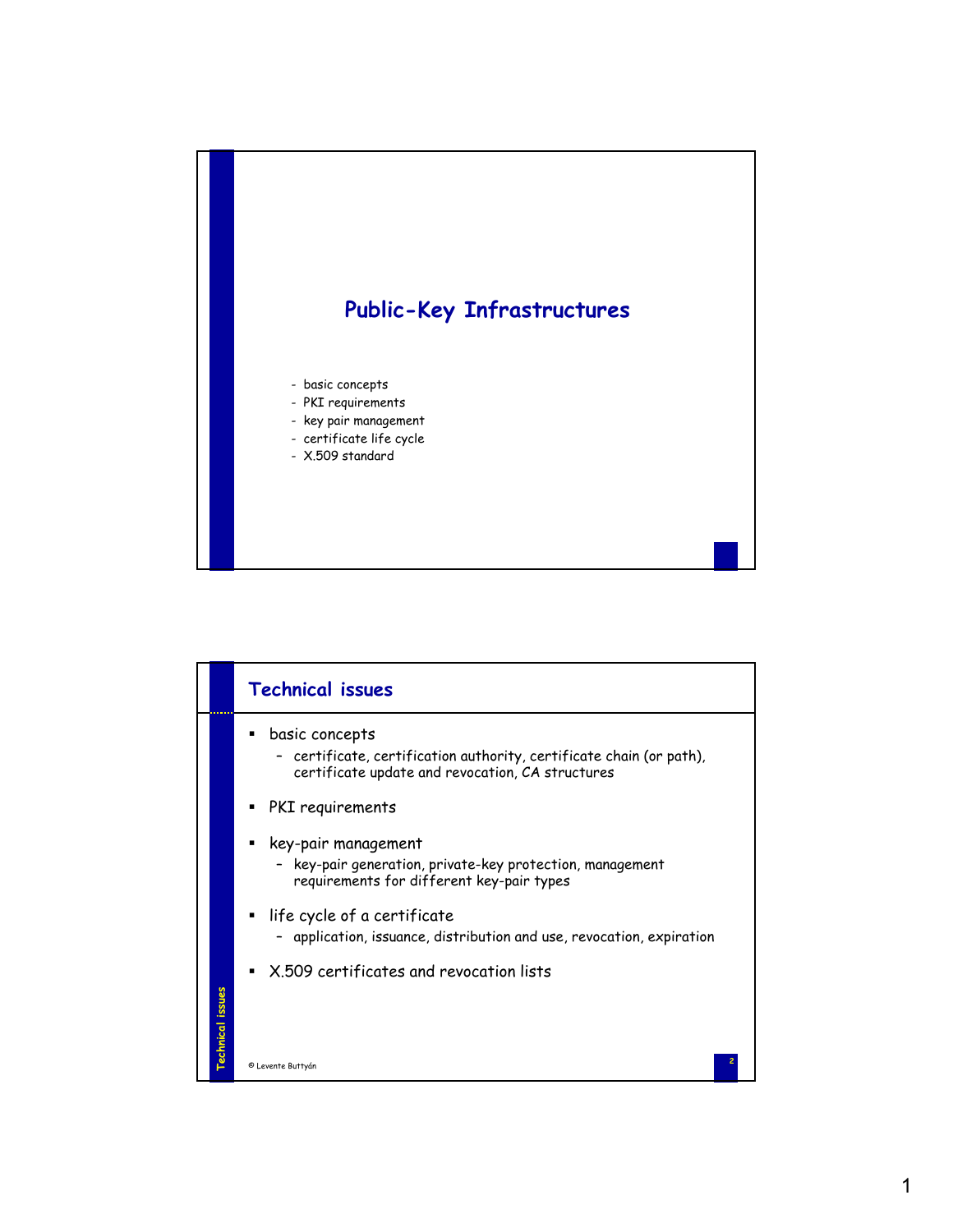

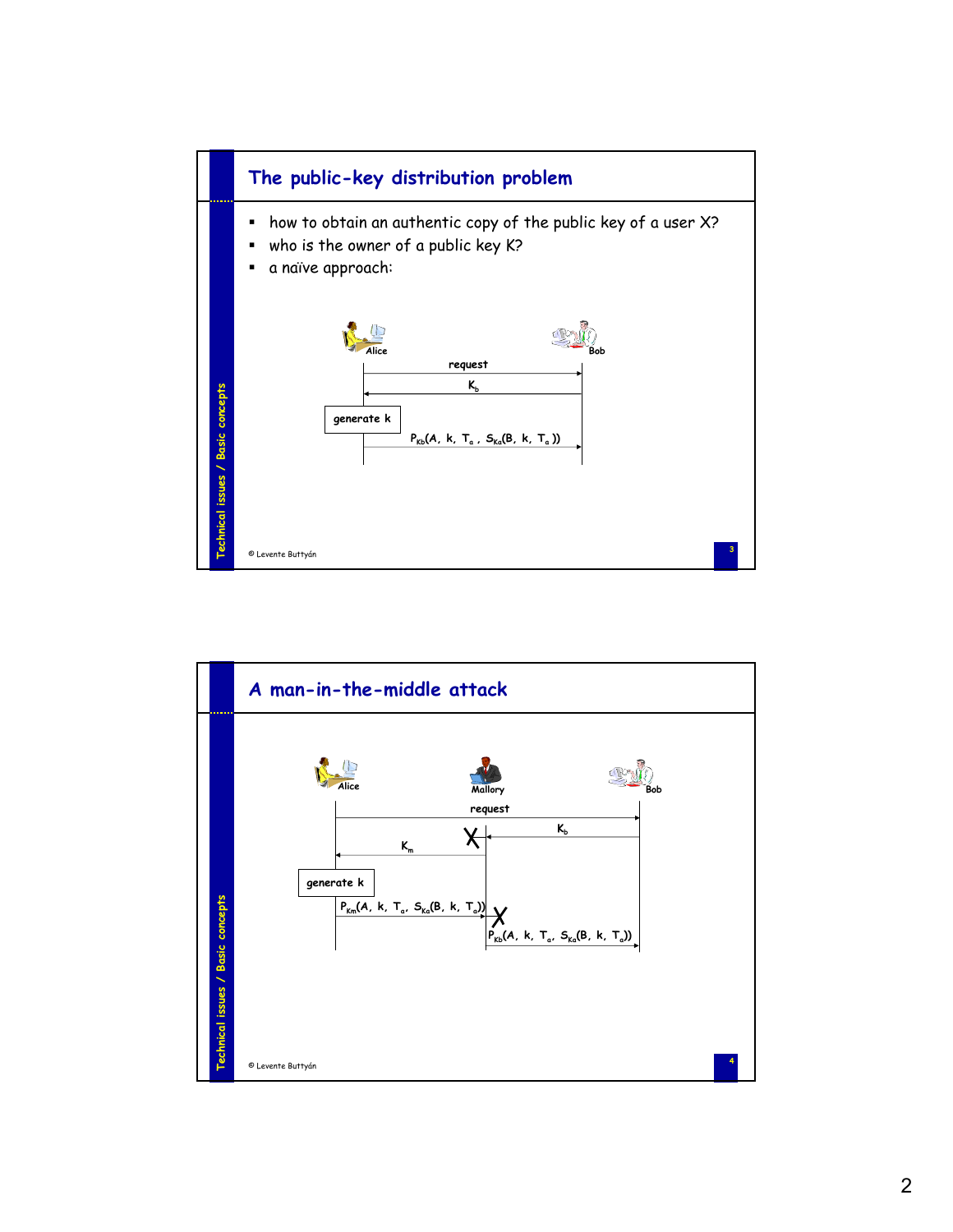

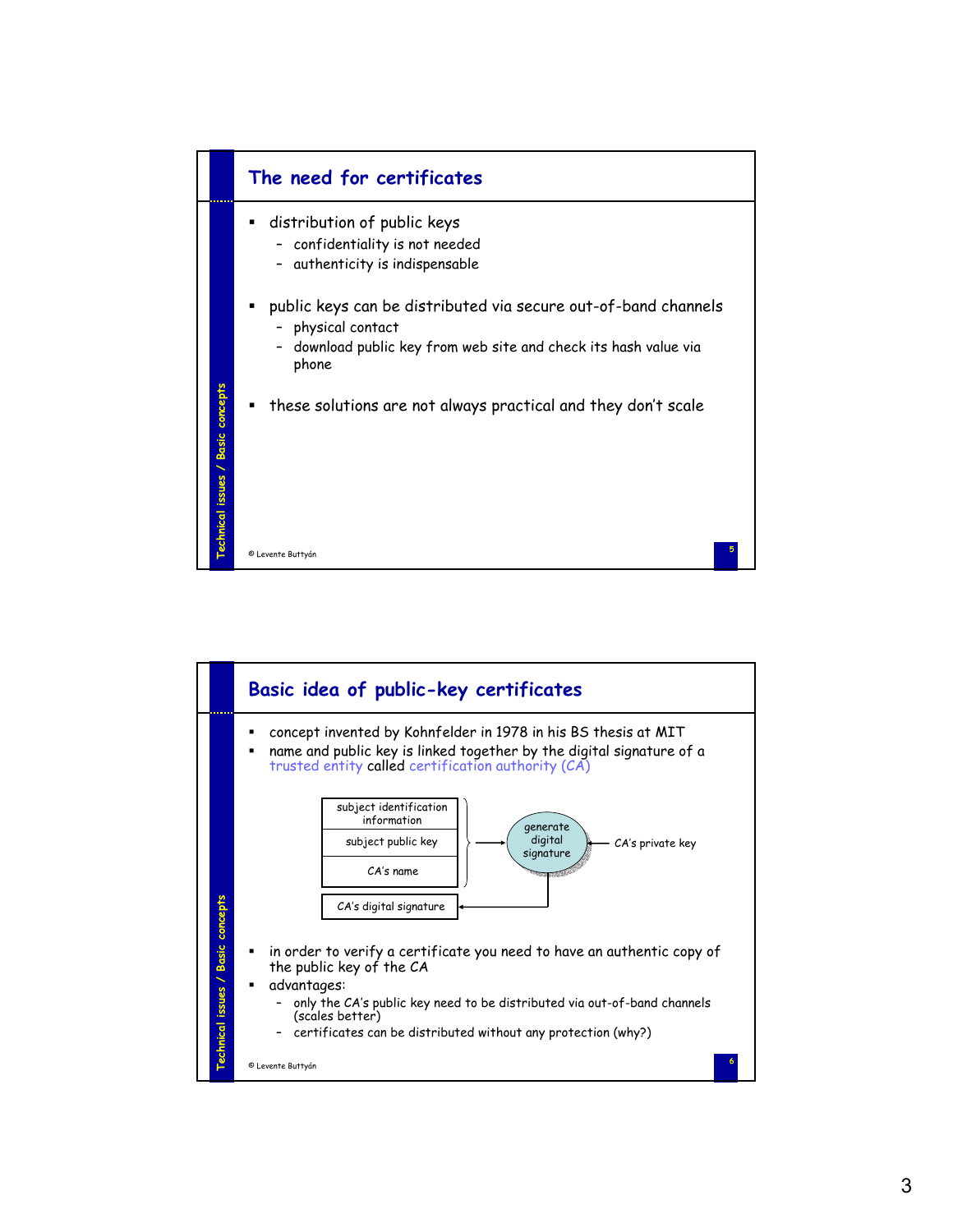

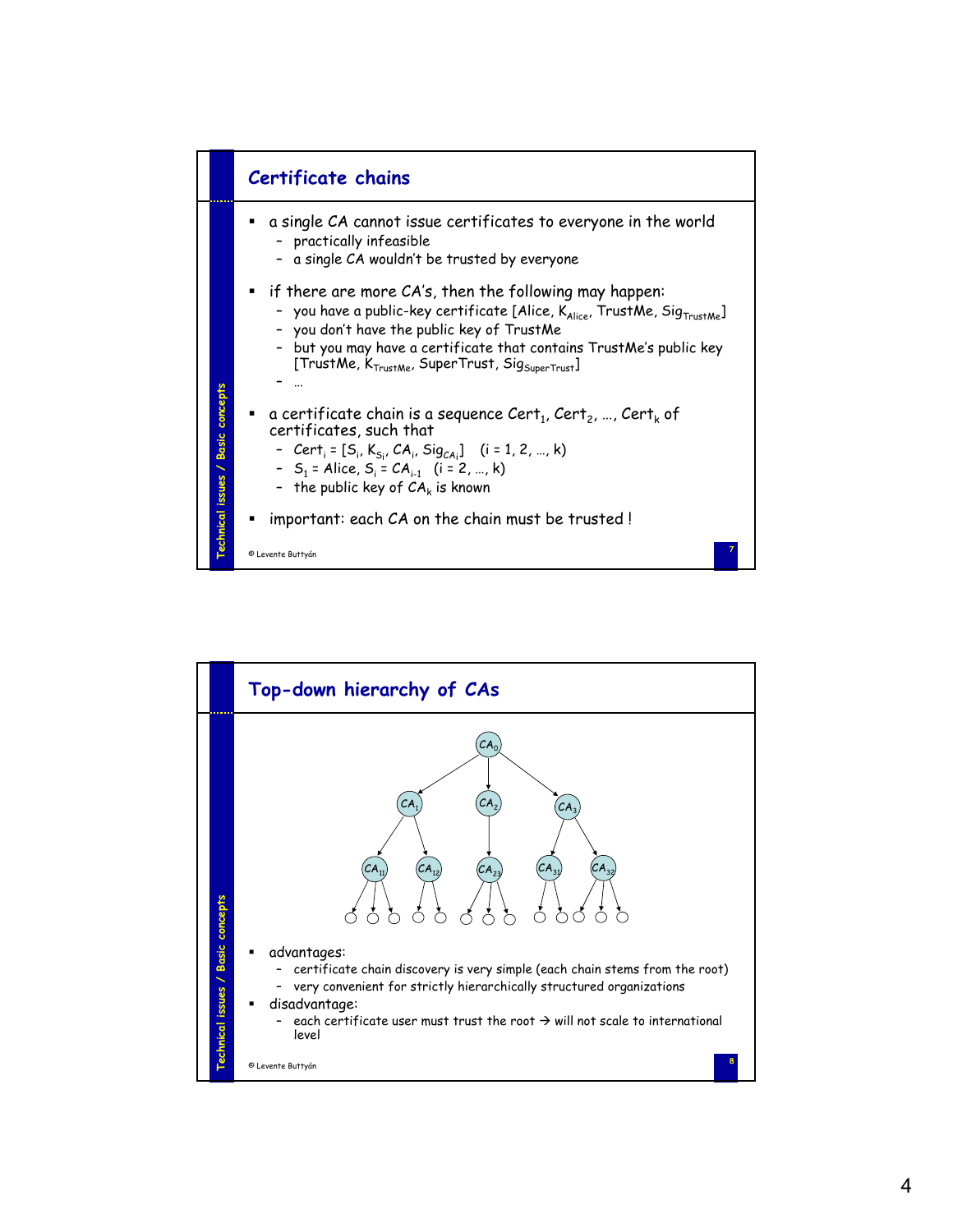

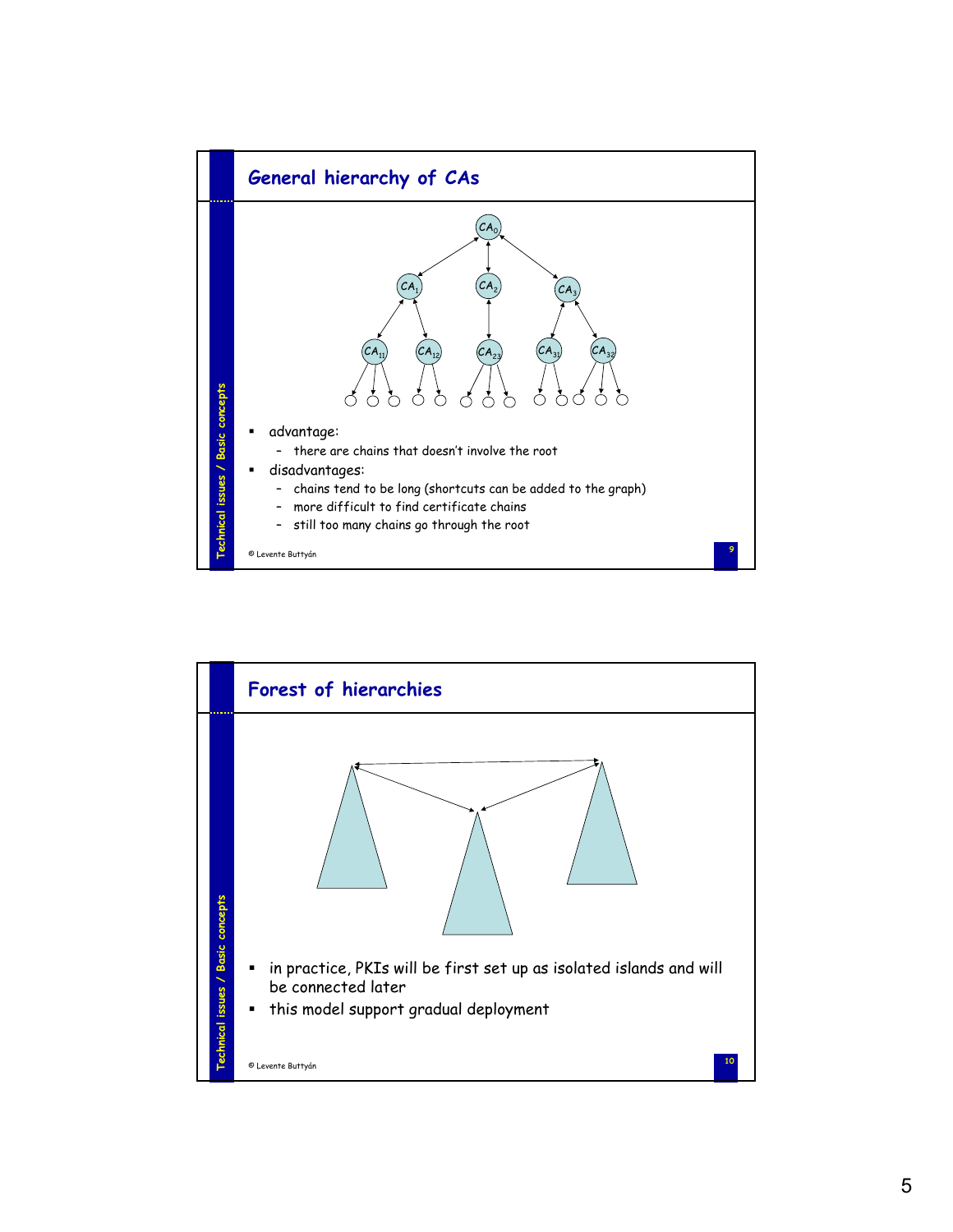

|                                     | <b>PKI</b> requirements                                                                                                                                                                                                                                                                                                                                                                                                                                                                                                                                                                                                                                                          |
|-------------------------------------|----------------------------------------------------------------------------------------------------------------------------------------------------------------------------------------------------------------------------------------------------------------------------------------------------------------------------------------------------------------------------------------------------------------------------------------------------------------------------------------------------------------------------------------------------------------------------------------------------------------------------------------------------------------------------------|
| Technical issues / PKI requirements | scalability<br>support for multiple applications<br>- e.g., e-mail, web access, file transfer,<br>" interoperability of separately administered infrastructures<br>- e.g., between countries<br>" support for multiple policies<br>- different CAs use different policies<br>- different applications need different policies<br>simple risk management<br>- users need to have a good understanding of the risks of using PKI<br>Imitation of liability of the CA<br>the CA needs guarantees that it will not be liable for damages<br>resulting from use of the certificate for unintentional purposes<br>$\blacksquare$ standards<br>- need for technical and legal standards |
|                                     | 12<br>© Levente Buttyán                                                                                                                                                                                                                                                                                                                                                                                                                                                                                                                                                                                                                                                          |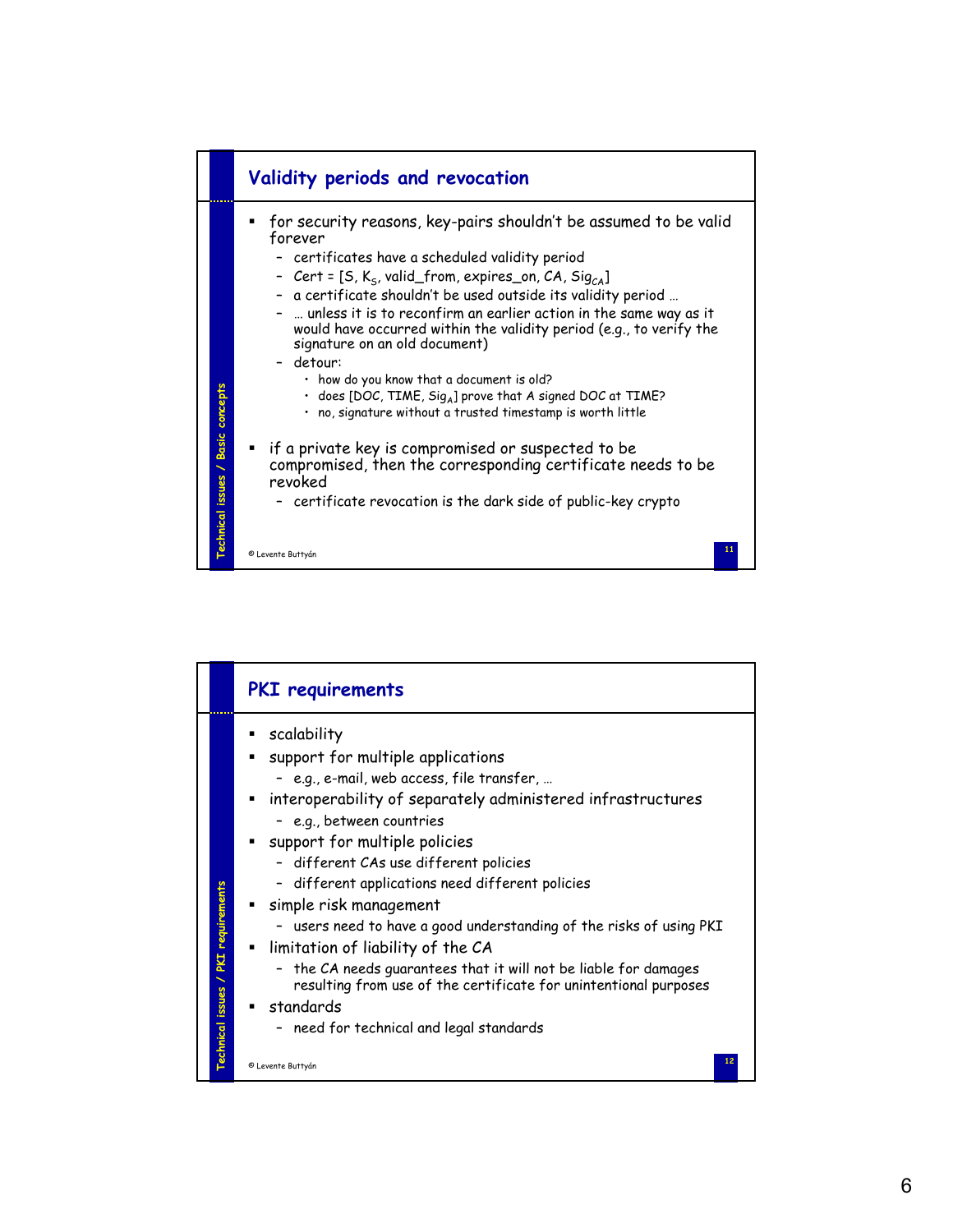

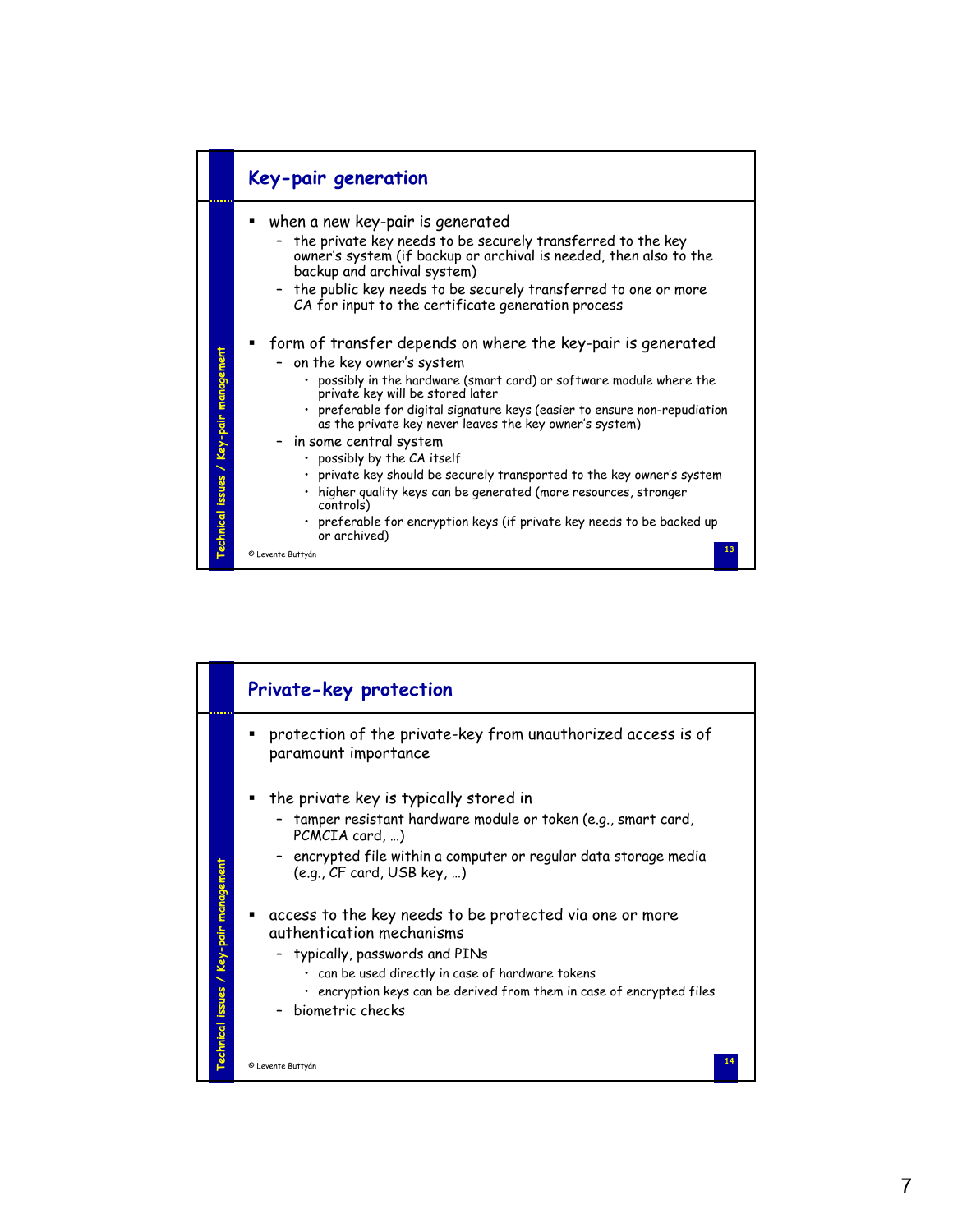

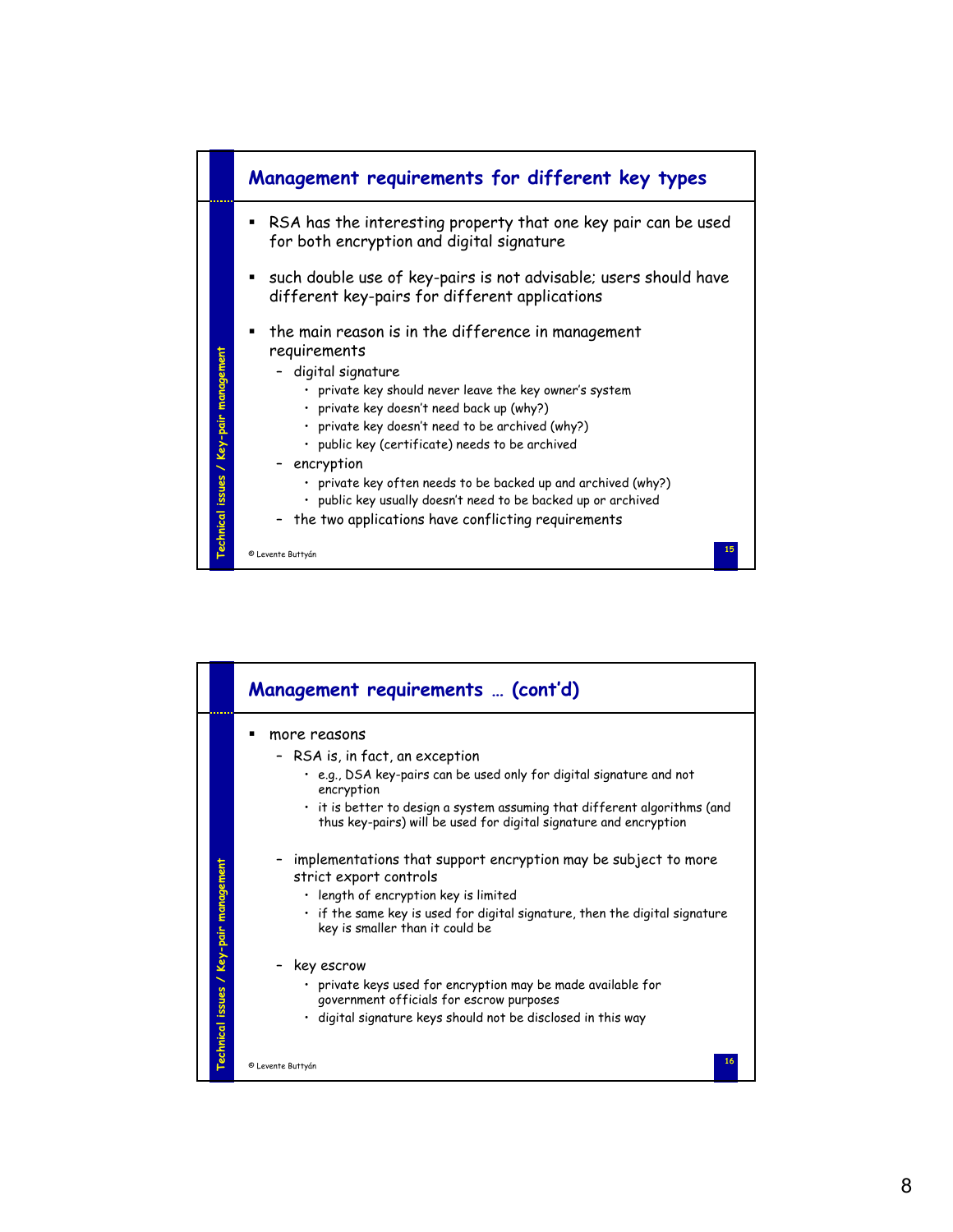

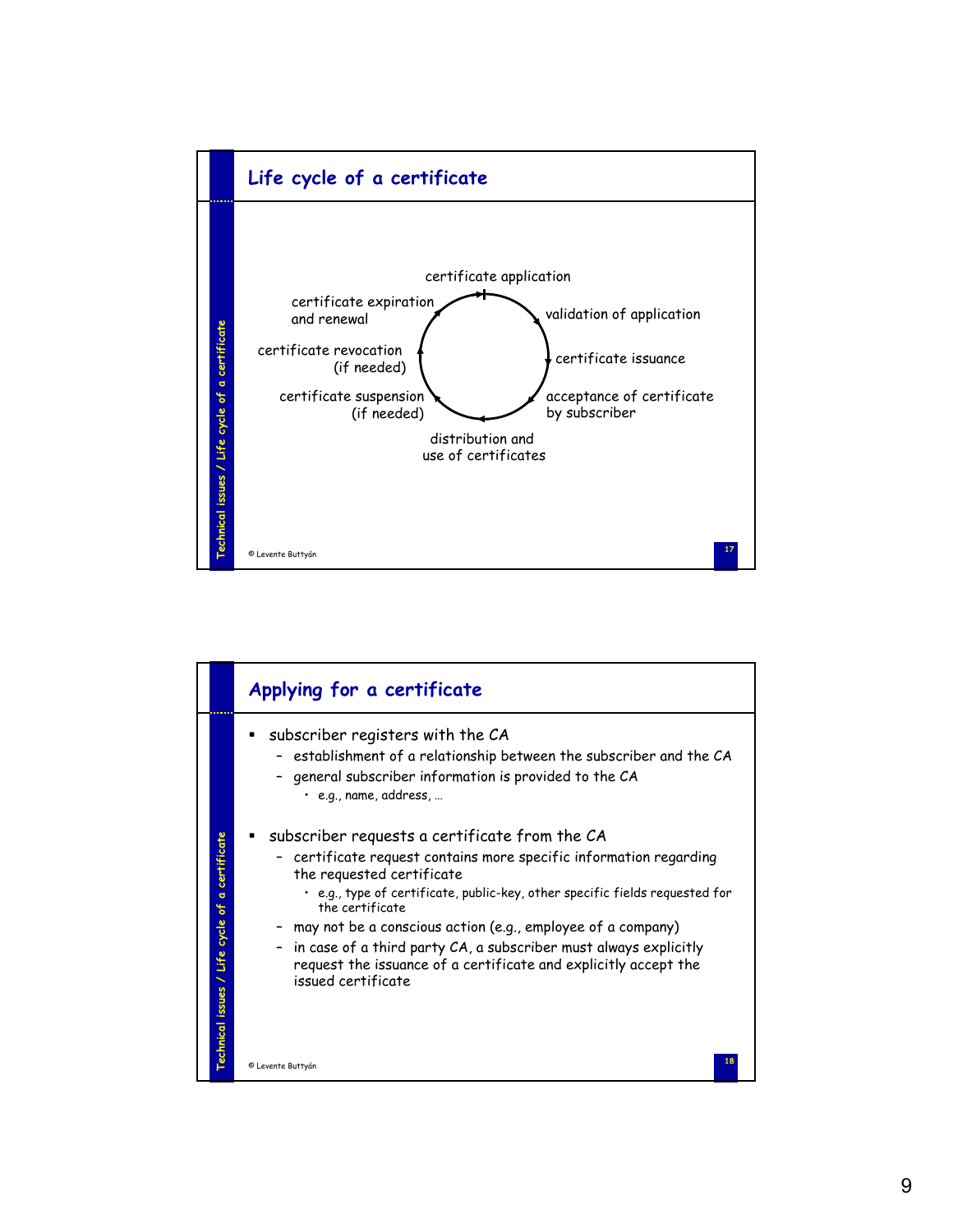

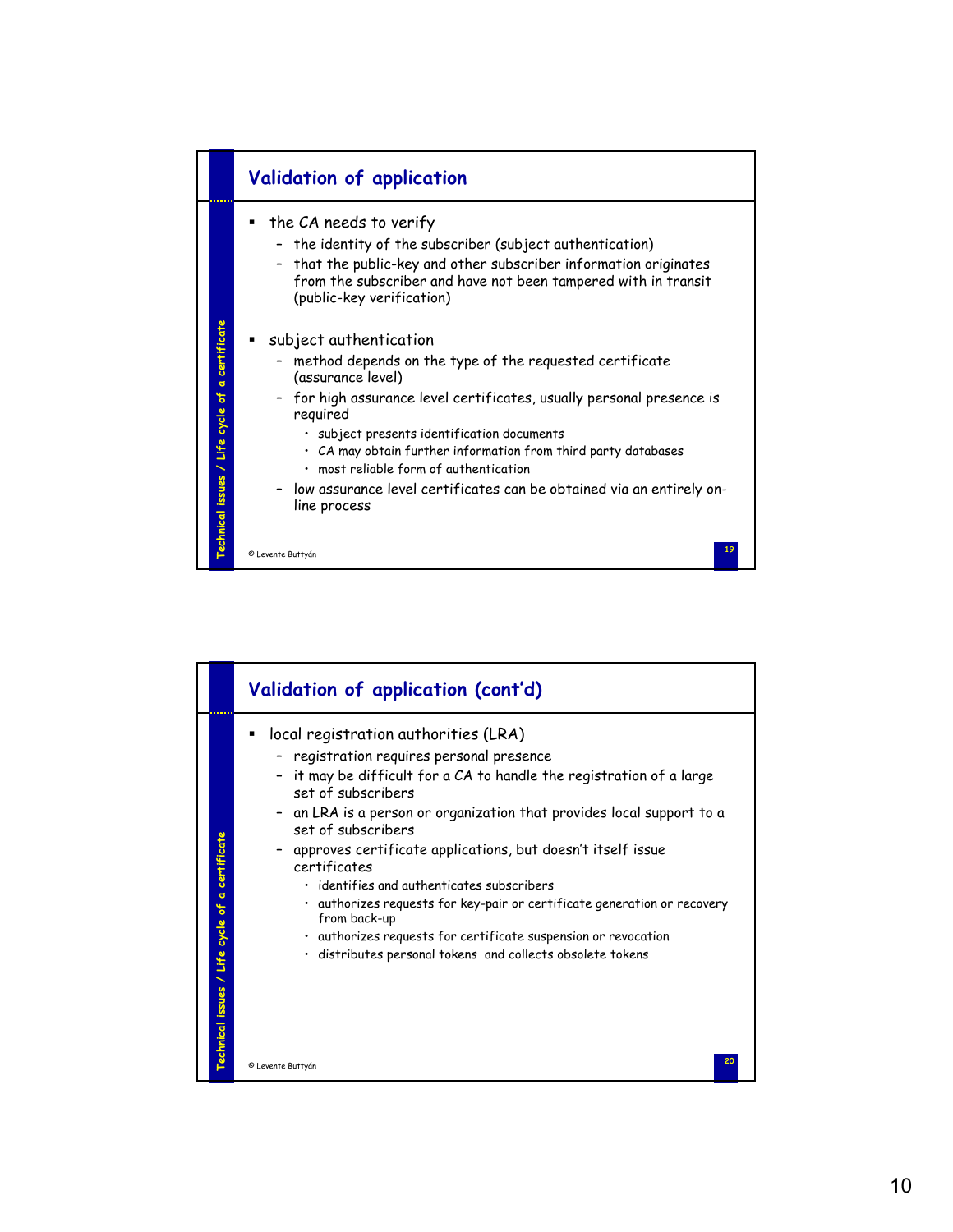

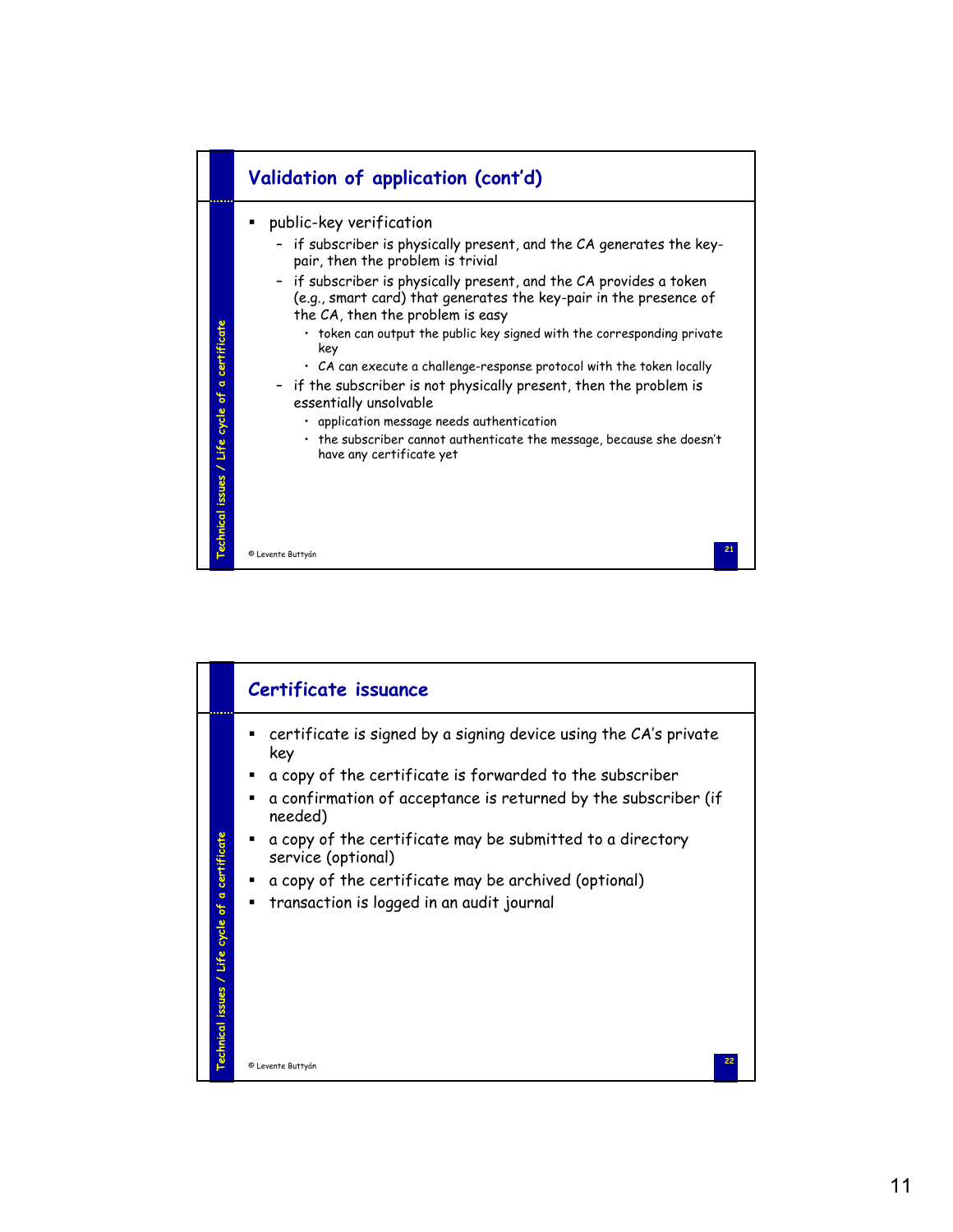

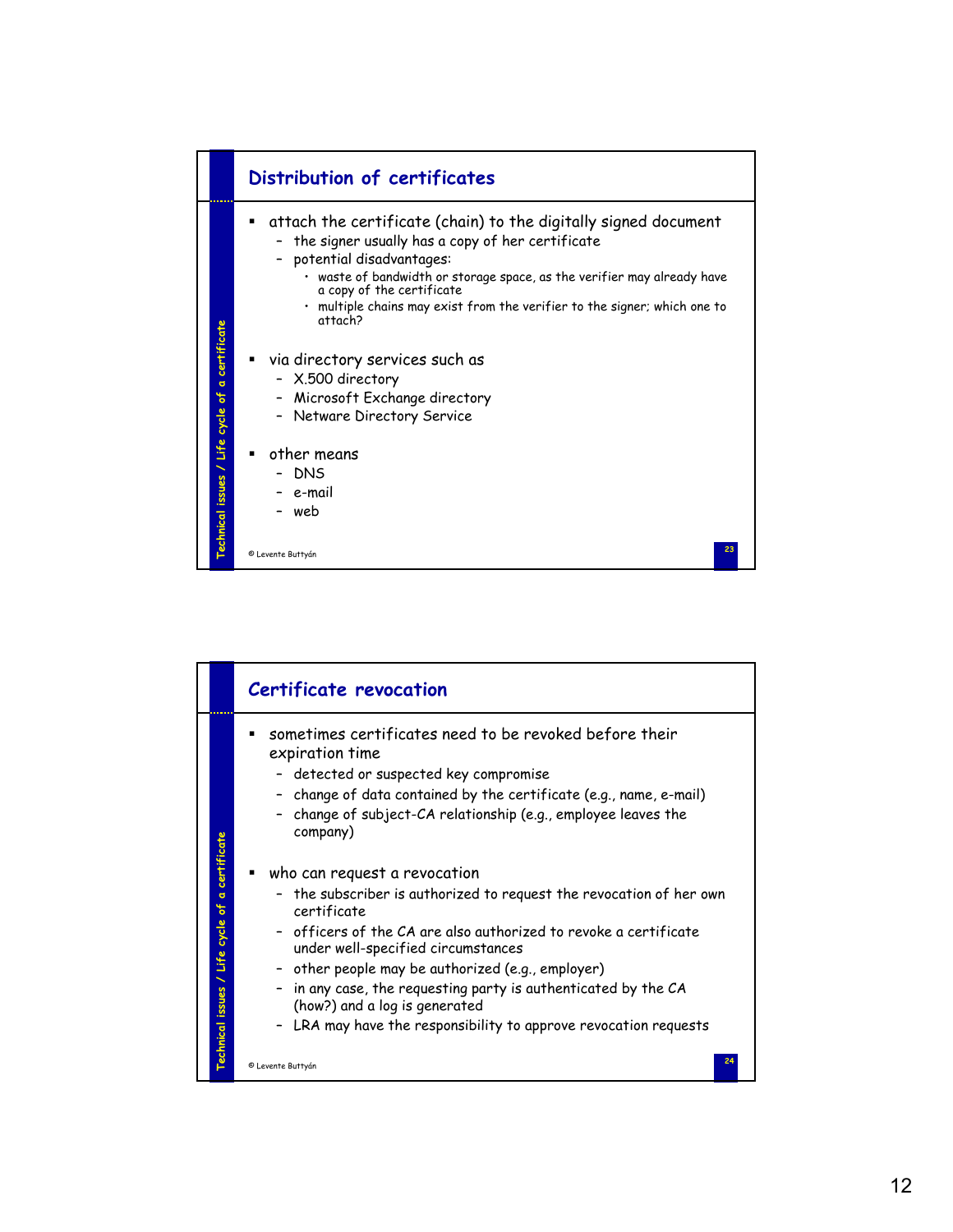

|                                             | CRLs (cont'd)                                                                                                                                                                                            |
|---------------------------------------------|----------------------------------------------------------------------------------------------------------------------------------------------------------------------------------------------------------|
|                                             | the CA issues CRL regularly (hourly, daily, or weekly)<br>a new CRL is issued even if no new revocations happened since<br>the last CRL (why?)                                                           |
| certificate                                 | advantages:<br>- CRLs can be distributed in the same way as certificates<br>no need for trusted servers and secure communication links                                                                   |
| $\sigma$<br>۴<br>cycle<br>Life              | disadvantage:<br>- time granularity is limited to CRL issue period<br>• key is suspected to be compromised now, but certificate users will be<br>aware of that only when the next periodic CRL is issued |
| $\overline{\phantom{0}}$<br>echnical issues | issue of CRL,<br>revocation requested<br>issue of CRL<br>(c)<br>(a).<br>(b).<br>(d).<br>(e)<br>key compromise<br>revocation<br>26<br>© Levente Buttyán                                                   |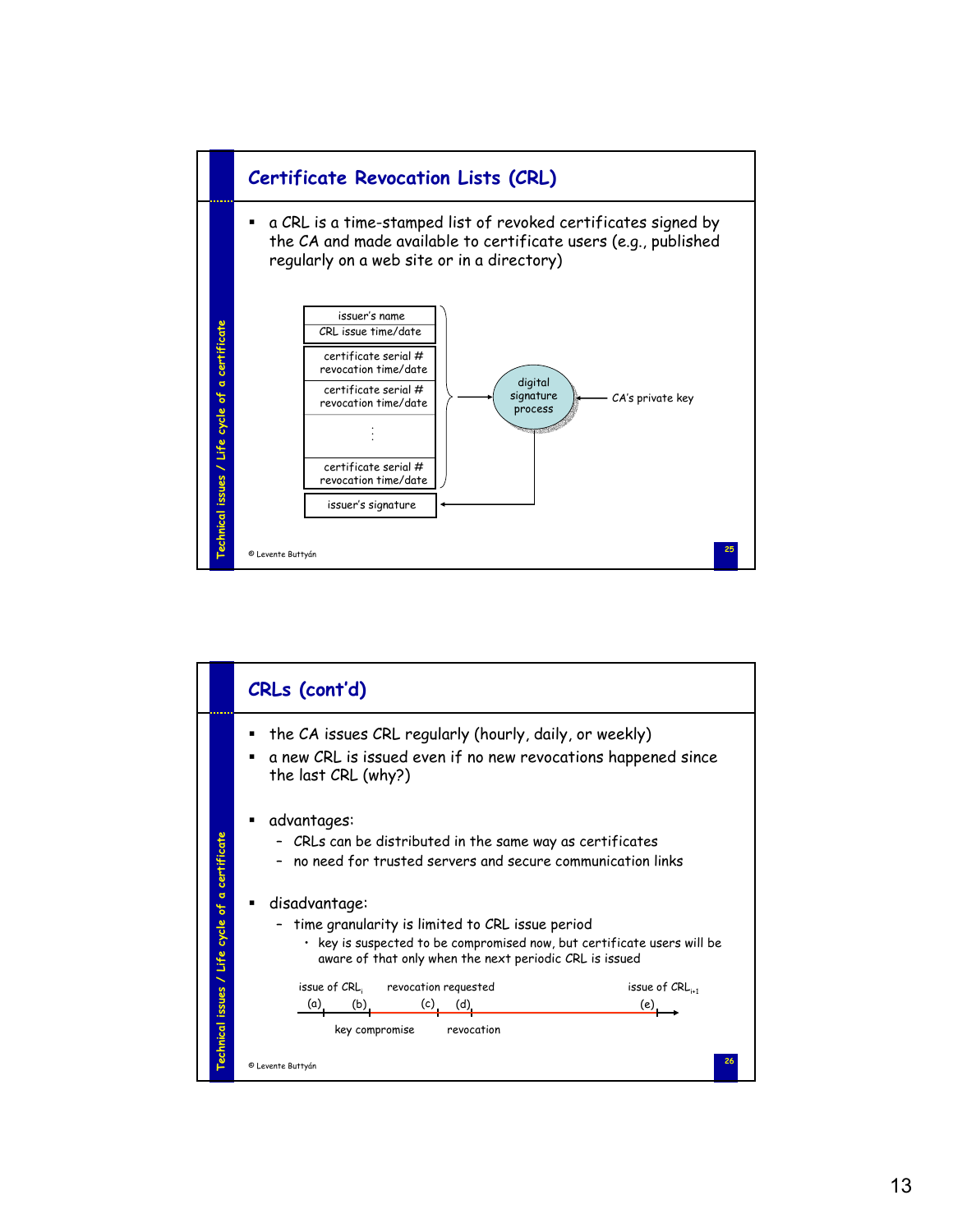

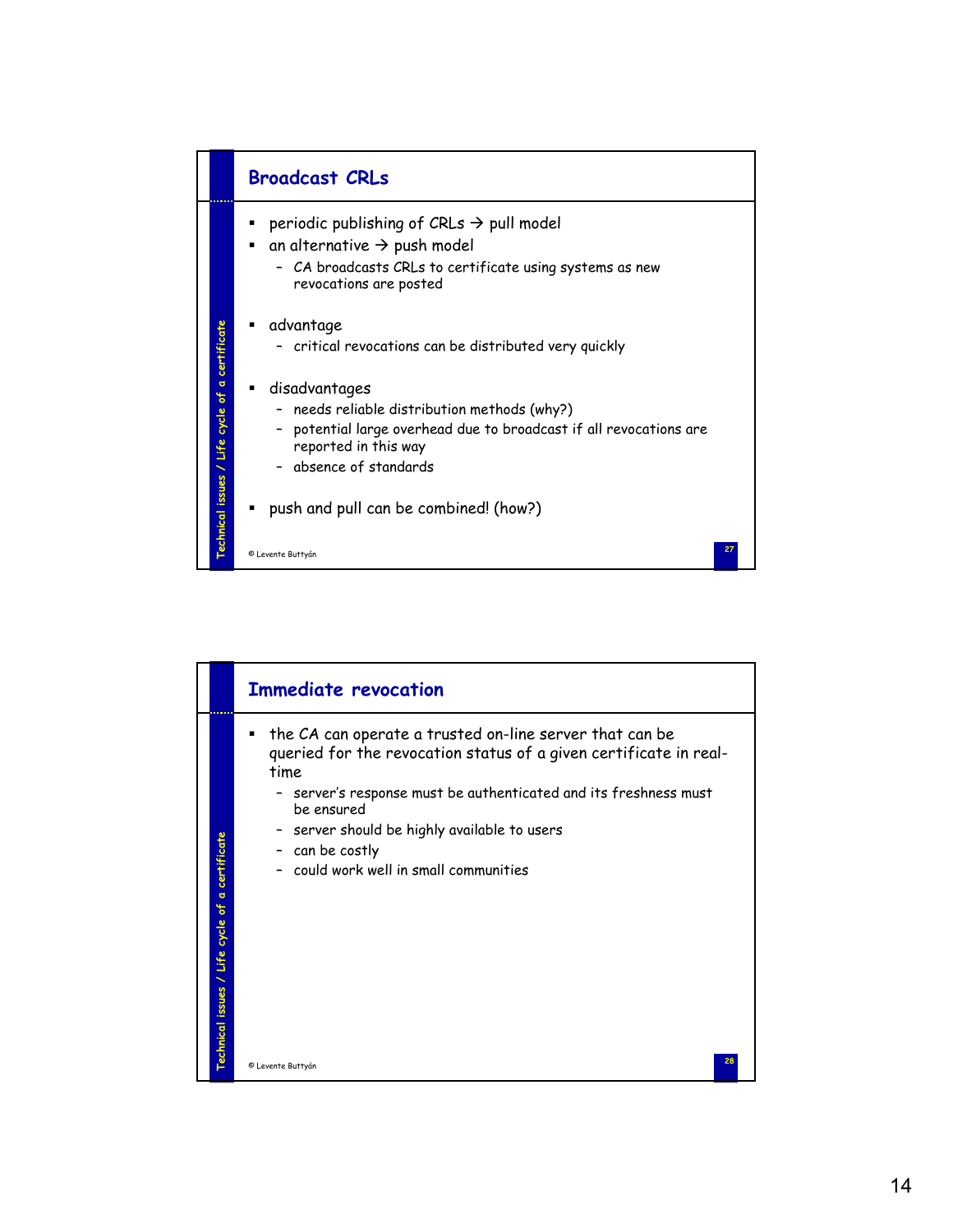

|                                              | $X.500$ names                                                                                                                                                                                                                                                                                               |
|----------------------------------------------|-------------------------------------------------------------------------------------------------------------------------------------------------------------------------------------------------------------------------------------------------------------------------------------------------------------|
|                                              | in X.509 v1 and v2, X.500 names are used to identify subjects<br>and issuers                                                                                                                                                                                                                                |
|                                              | • it is assumed that the subject and the issuer both have an<br>X.500 directory entry (they are registered in the directory)                                                                                                                                                                                |
| and CRLs                                     | • X.500 directory entries are logically organized in a tree<br>(Directory Information Tree - DIT)                                                                                                                                                                                                           |
|                                              | each entry (except the root) has a distinguished name (DN)                                                                                                                                                                                                                                                  |
| <b>Technical issues / X.509 certificates</b> | the DN for an entry is constructed by joining<br>- the DN of the parent in the DIT, and<br>- a relative distinguished name (RDN)<br>. a collection of attribute values that distinguishes this entry from<br>other children of its parent<br>. usually, the collection consists of a single attribute value |
|                                              | 30<br>© Levente Buttyán                                                                                                                                                                                                                                                                                     |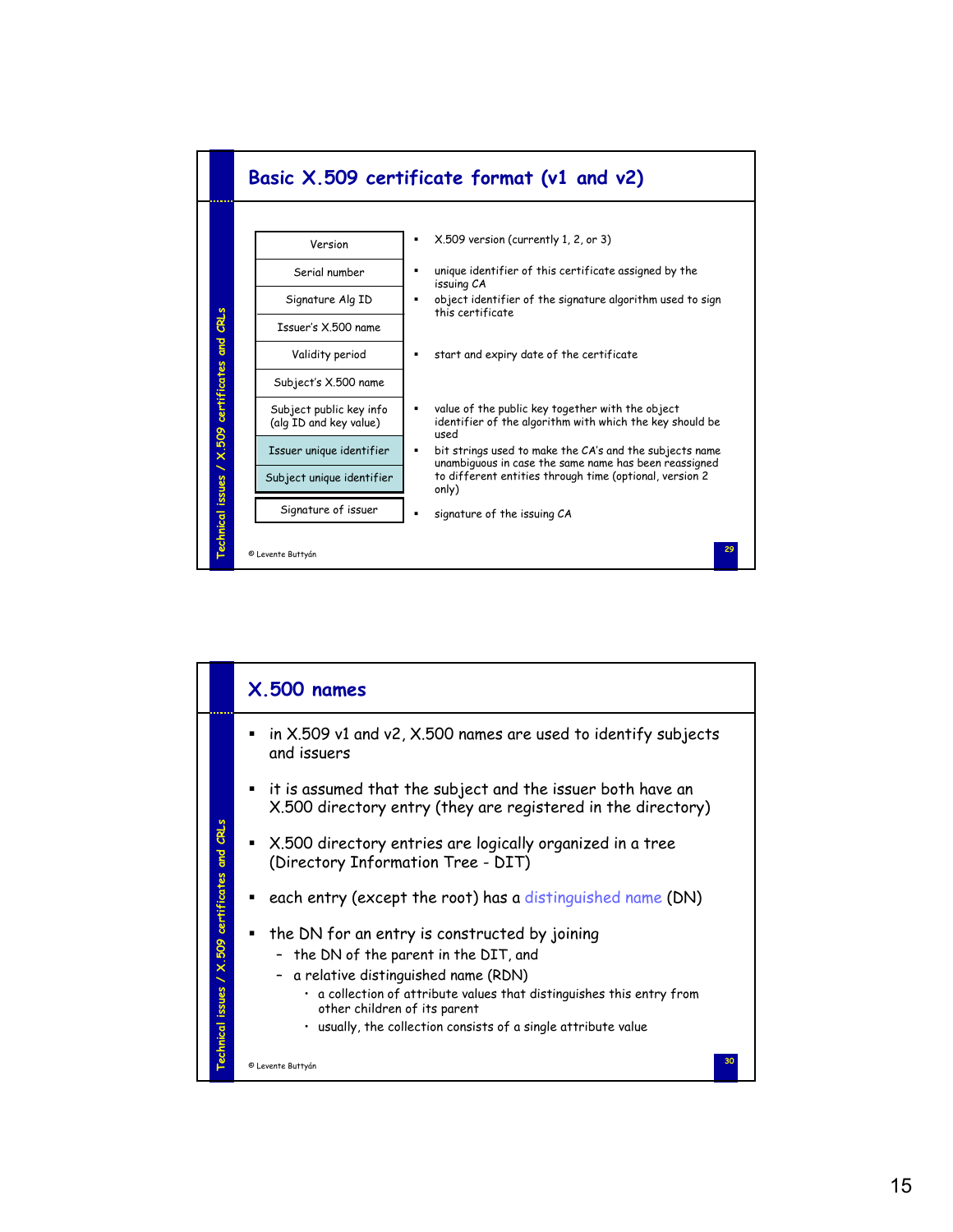

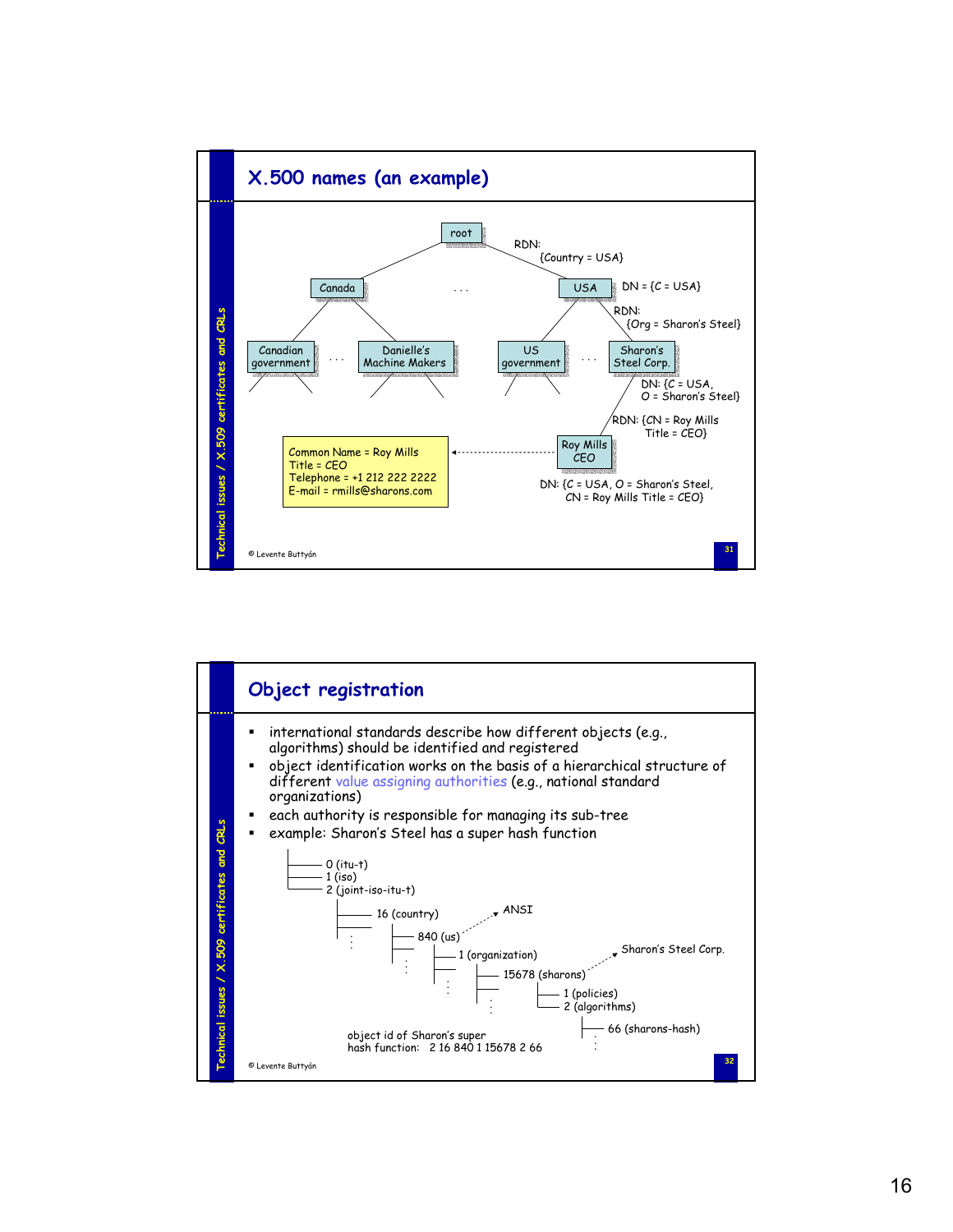

|                                                      | X.509 version 3                                                                                                                                                                                                                                                                                                                                                                                                                                                                                                                                                                                                                                                                                                                                                                                                                                                                                                                                                                                                                                           |
|------------------------------------------------------|-----------------------------------------------------------------------------------------------------------------------------------------------------------------------------------------------------------------------------------------------------------------------------------------------------------------------------------------------------------------------------------------------------------------------------------------------------------------------------------------------------------------------------------------------------------------------------------------------------------------------------------------------------------------------------------------------------------------------------------------------------------------------------------------------------------------------------------------------------------------------------------------------------------------------------------------------------------------------------------------------------------------------------------------------------------|
| CRLs<br>and<br>Technical issues / X.509 certificates | defects of X.509 v1 and v2<br>- multiple certificates per subject<br>• the same subject needs different certificates for different key-pairs<br>. X.509 v1 and v2 cannot distinguish different certificates conveniently<br>(only via serial number)<br>- additional subject identifying information<br>. X.500 DN doesn't contain enough information to identify the subject<br>- application specific name forms<br>some applications need to identify users by using application specific<br>name-forms<br>. e.g., for e-mail, the public key should be bound to an e-mail address<br>- certification policies<br>· different certificates are issued under different policies<br>• certificate users need to know the level of assurance that they can<br>have in a given certificate<br>- certification paths<br>• when CA X issues a certificate to CA Y, X may want to recognize only a<br>subset of the certificates issued by Y and its subordinate CAs<br>• there's a need to limit the length of certificate chains<br>34<br>© Levente Buttyán |
|                                                      |                                                                                                                                                                                                                                                                                                                                                                                                                                                                                                                                                                                                                                                                                                                                                                                                                                                                                                                                                                                                                                                           |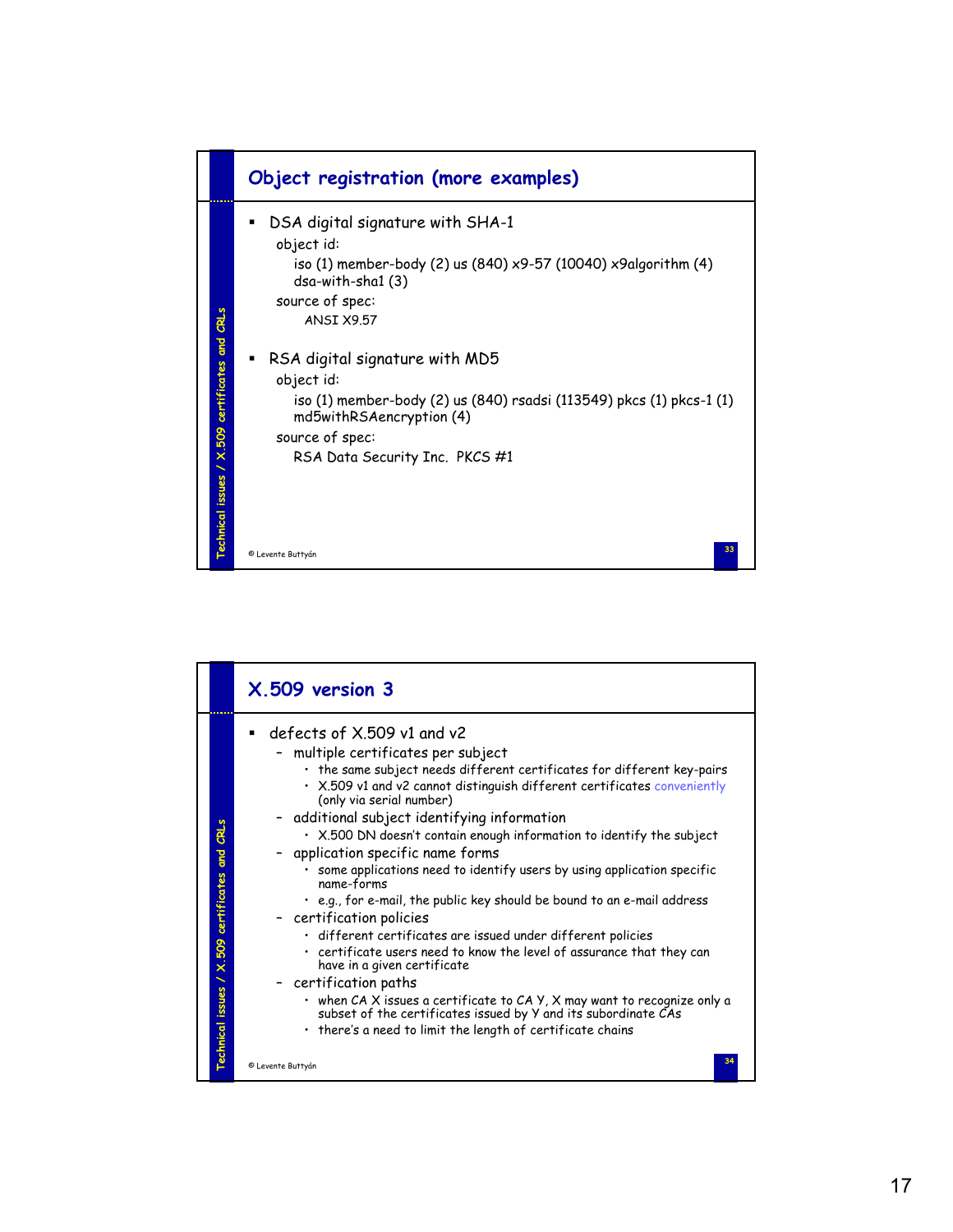

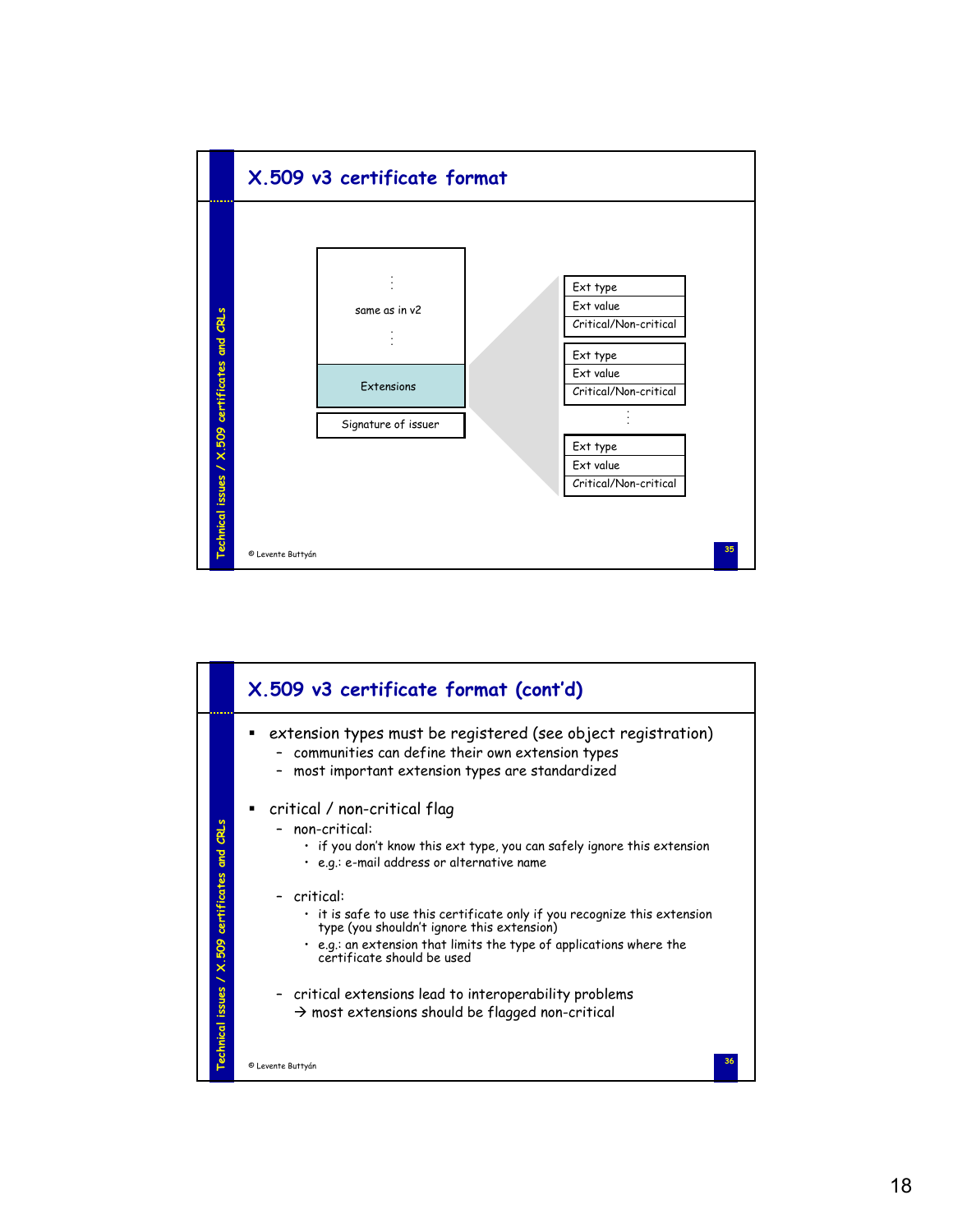

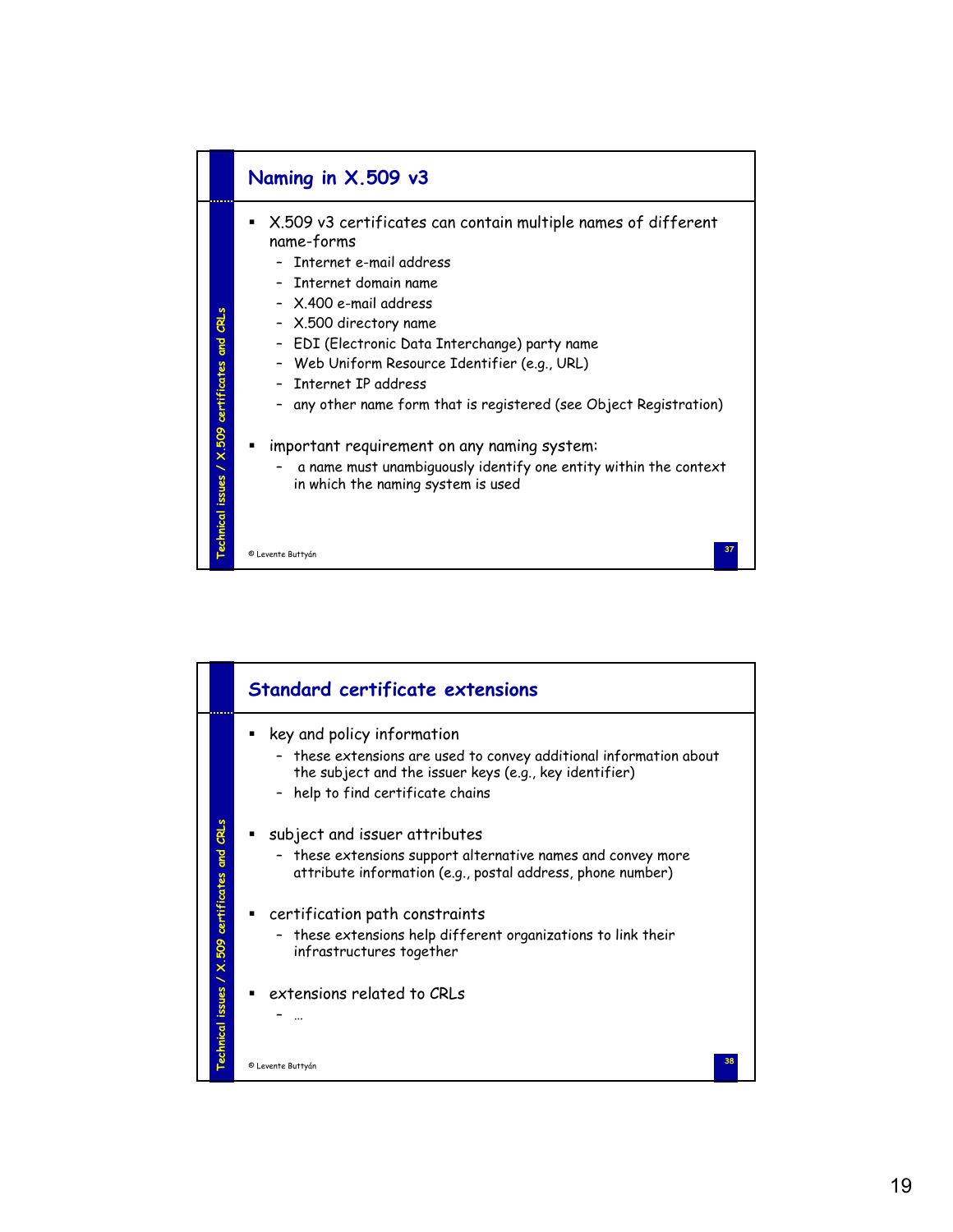

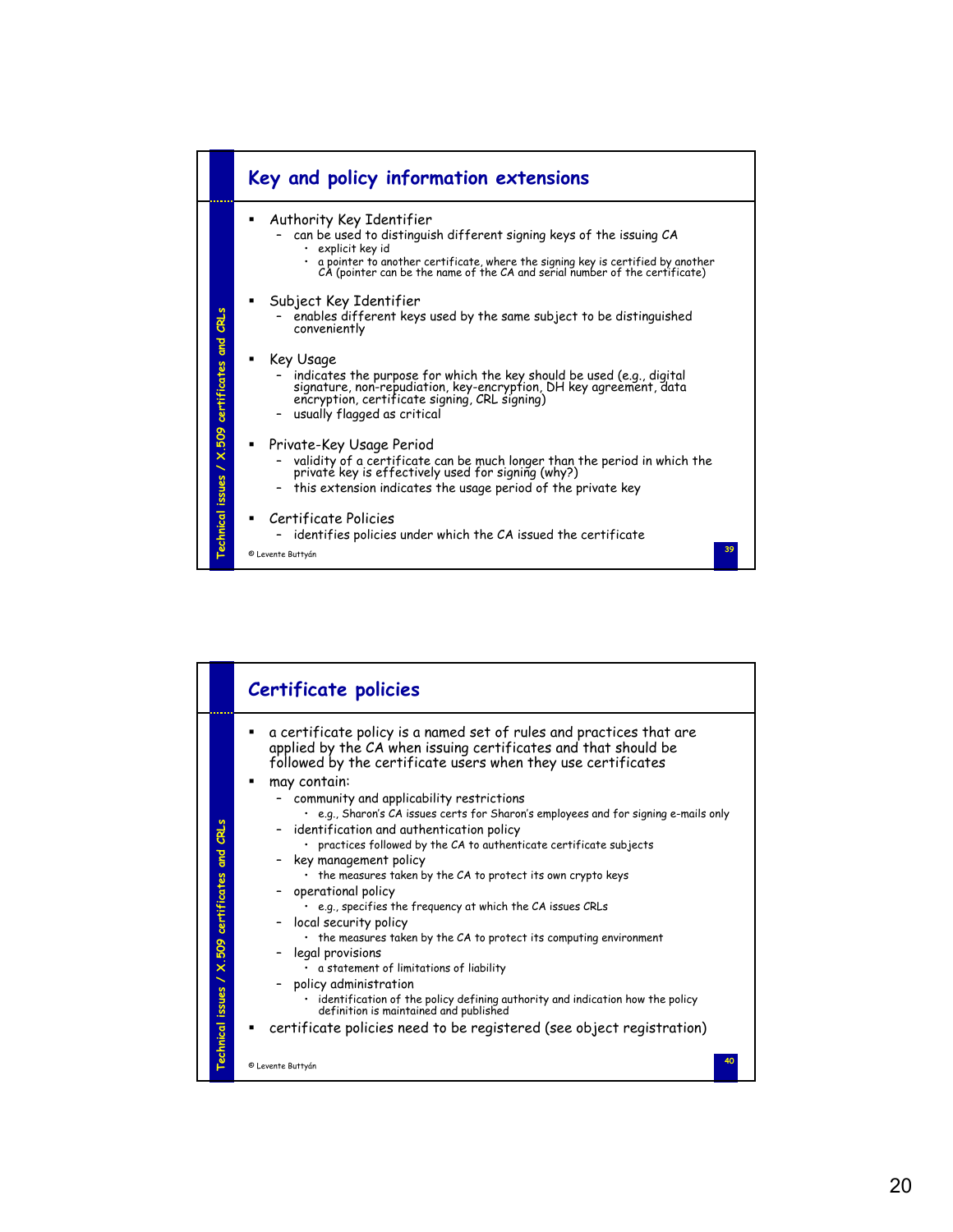

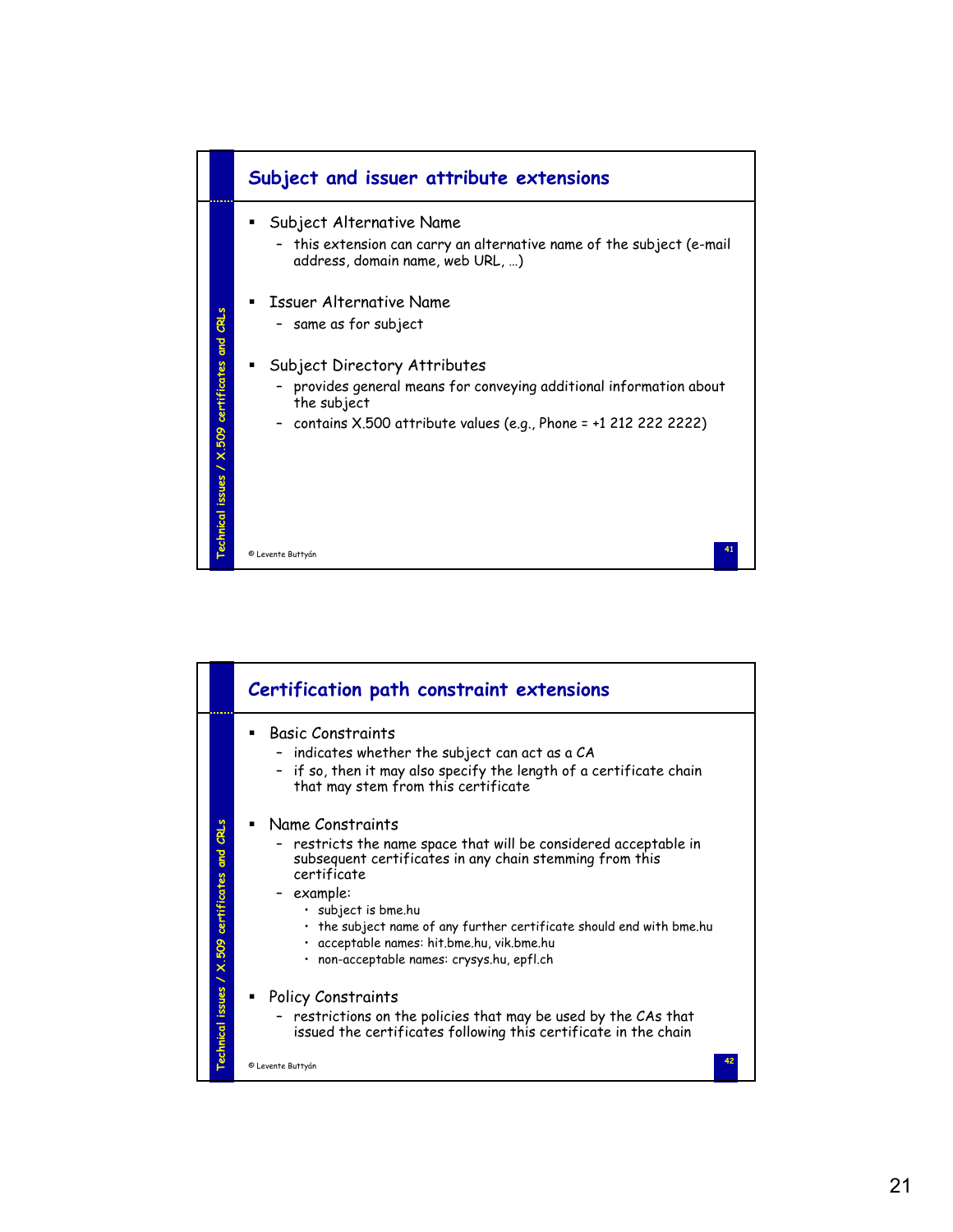

|                                                                   | <b>Extensions</b>                                                                                                          |
|-------------------------------------------------------------------|----------------------------------------------------------------------------------------------------------------------------|
| CRLs<br>and<br>X.509 certificates<br>↖<br><b>Technical issues</b> | general extensions<br>٠<br>CRL distribution points<br>٠<br>Delta-CRLs<br>٠<br>Indirect CRLs<br>Certificate suspension<br>٠ |
|                                                                   | © Levente Buttyán                                                                                                          |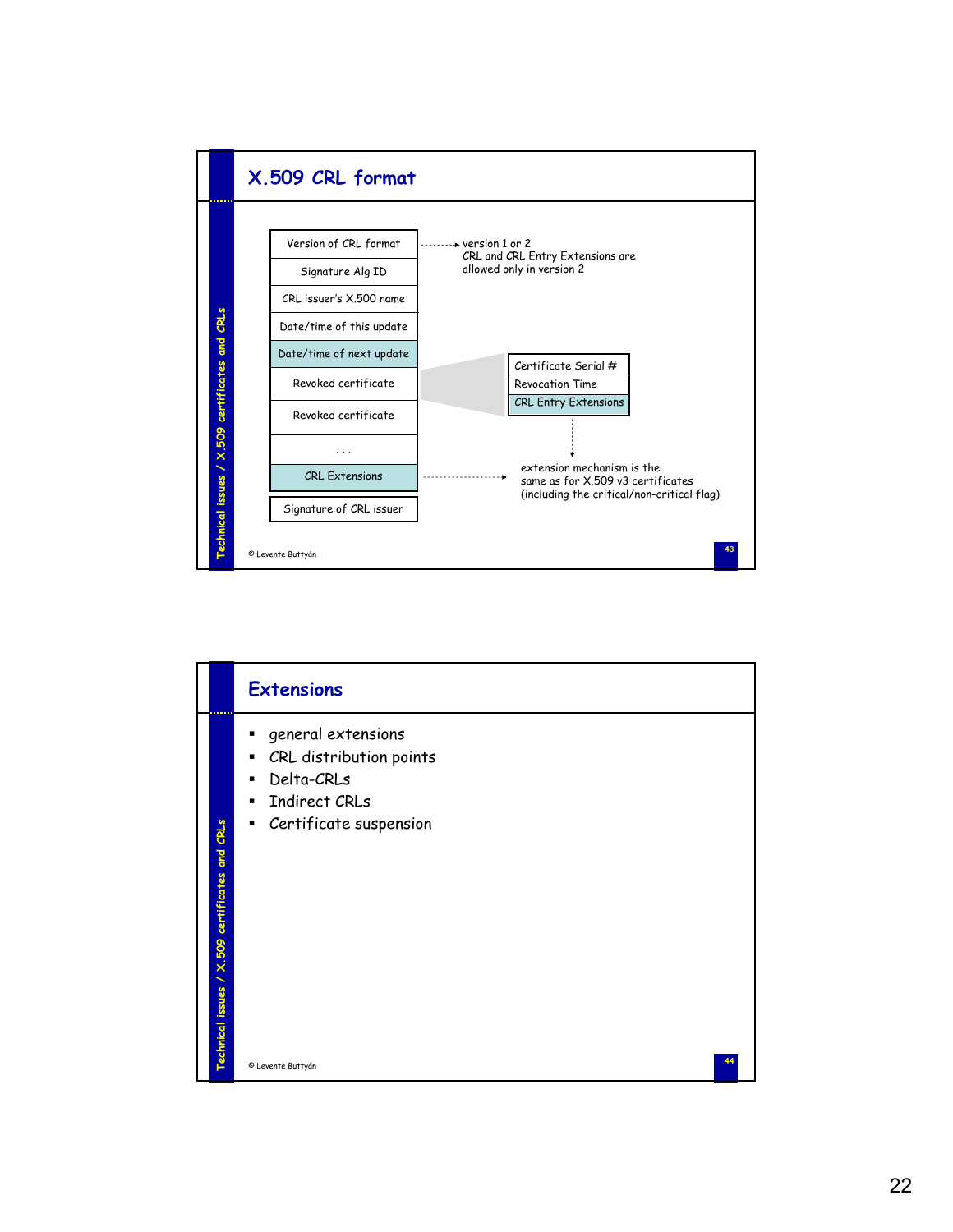

|                                                   | <b>CRL</b> distribution points                                                                                                                                                                                                                                                                                                                                                                                                                                                                                                                                                                                                                                                                                                                                                                                                                                                              |
|---------------------------------------------------|---------------------------------------------------------------------------------------------------------------------------------------------------------------------------------------------------------------------------------------------------------------------------------------------------------------------------------------------------------------------------------------------------------------------------------------------------------------------------------------------------------------------------------------------------------------------------------------------------------------------------------------------------------------------------------------------------------------------------------------------------------------------------------------------------------------------------------------------------------------------------------------------|
| CRLs<br>Technical issues / X.509 certificates and | when verifying a certificate, the appropriate CRL needs to be fetched<br>and verified<br>to avoid communication and processing overhead, CRLs shouldn't be<br>very large<br>size of a CRL depends on<br>size of the population<br>certificate validity period (expired certs need not be kept on CRL)<br>reducing the validity period is undesirable<br>more user inconvenience<br>higher demand on archive resources<br>a useful technique is the following (used in early versions of X.509)<br>each CA maintains two CRLs<br>. one for revoked end-user certificates<br>· another for revoked CA certificates (very short CRL, usually empty)<br>- in a certificate chain, there's only one end-user certificate and multiple CA<br>certificates $\rightarrow$ a potentially long CRL need to be processed only for the<br>verification of the end-user certificate<br>© Levente Buttyán |
|                                                   |                                                                                                                                                                                                                                                                                                                                                                                                                                                                                                                                                                                                                                                                                                                                                                                                                                                                                             |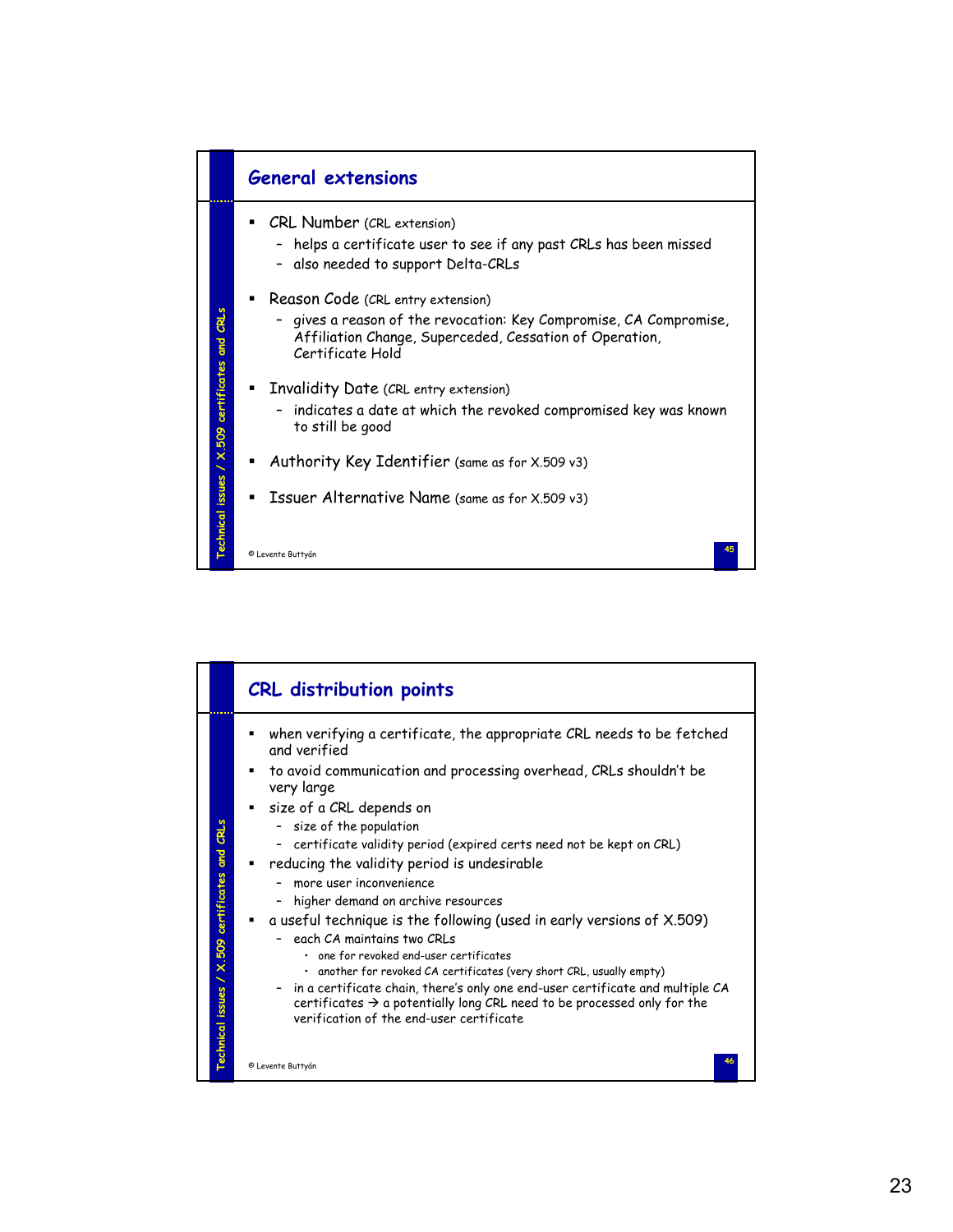

|                                                       | <b>Delta CRLs</b>                                                                                                                                                                                                                                                                                                                                   |
|-------------------------------------------------------|-----------------------------------------------------------------------------------------------------------------------------------------------------------------------------------------------------------------------------------------------------------------------------------------------------------------------------------------------------|
|                                                       | another mechanism to reduce the size of CRLs                                                                                                                                                                                                                                                                                                        |
| CRLs<br><b>a</b> ng                                   | a delta-CRL is a digitally signed list of changes that have<br>٠<br>occurred since the issuance of the last complete CRL<br>- reduces communication overhead<br>- certificate using systems should be capable of maintaining their<br>own database of certificate revocation information<br>- the delta-CRL is used to update these local databases |
| certificates<br>X.509<br>↖<br><b>Technical issues</b> | supporting extension:<br>- Delta CRL Indicator (CRL extension)<br>$\cdot$ identifies the CRL as being a delta-CRL only<br>· carries the CRL number of the base CRL (the complete CRL to which<br>the changes should be applied)                                                                                                                     |
|                                                       | © Levente Buttyán                                                                                                                                                                                                                                                                                                                                   |